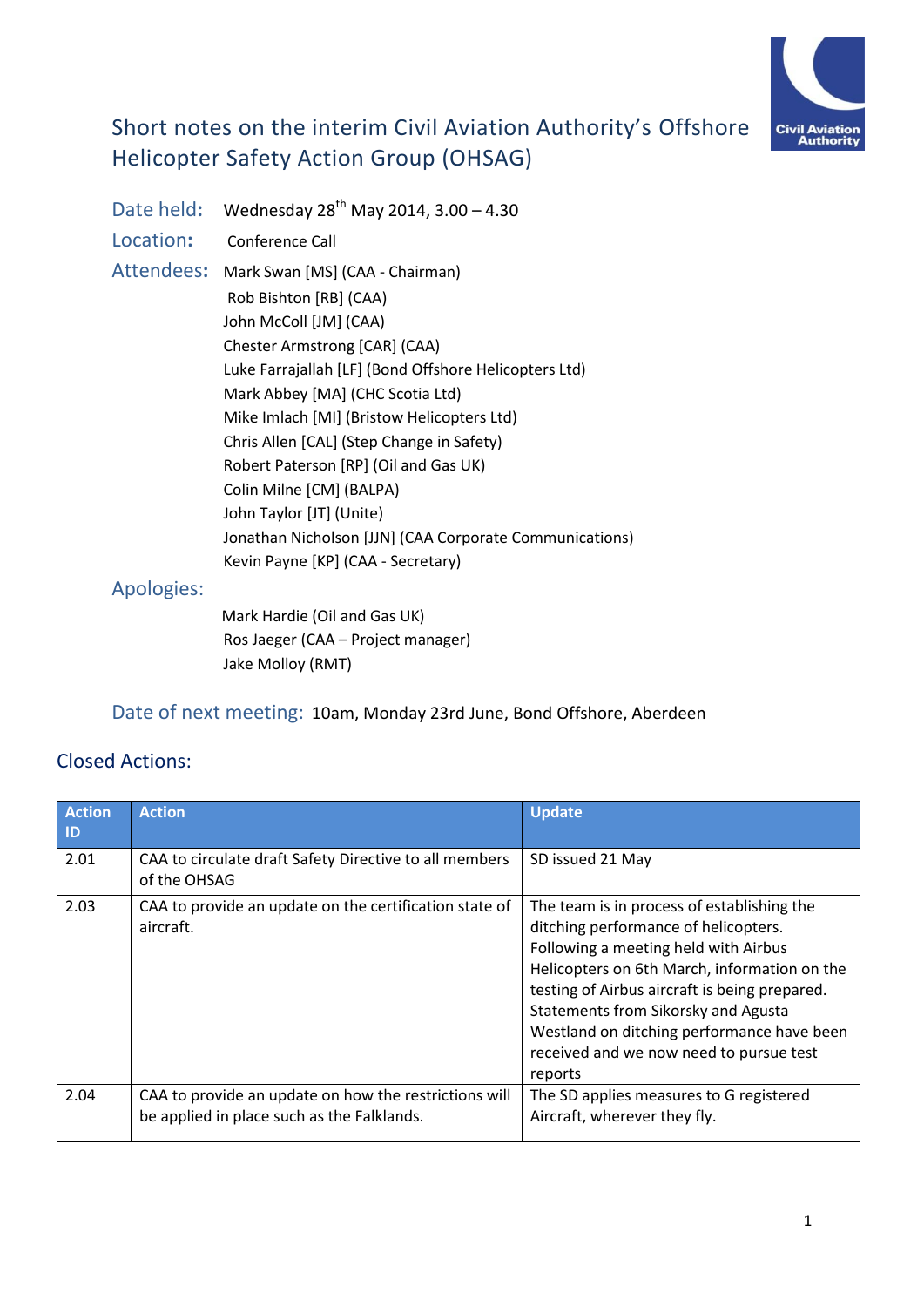| 2.05 | CAA to provide a Point of Contact for the working<br>group on size and shape                                                                                                                                                    | Dave Howson is the CAA Point of Contact                                                                                                                          |
|------|---------------------------------------------------------------------------------------------------------------------------------------------------------------------------------------------------------------------------------|------------------------------------------------------------------------------------------------------------------------------------------------------------------|
| 2.06 | MS to provide communications re asserting the<br>message. JJN to organise.                                                                                                                                                      | Passenger size clarification was included in<br>the press release that changed the dates of<br>the Safety Directive. This was included in<br>many press reports. |
| 2.08 | RJ to send soft copy of benefit log to all OHSAG<br>members                                                                                                                                                                     | Complete                                                                                                                                                         |
| 2.15 | JJN to draft key messages from the OHSAG Meeting<br>including reassurance re passenger size issues.                                                                                                                             | Completed. See 2.06                                                                                                                                              |
| 2.18 | RJ to suggest additional meeting dates: Once prior to<br>1 <sup>st</sup> June and another meeting half way between now<br>and the 21 <sup>st</sup> July. If the meetings turn out not to be<br>required, they can be cancelled. | Complete. Meeting scheduled for 23rd June.                                                                                                                       |
| 3.5  | CAR to follow up with Sikorsky through MI re OHSAG<br>Subgroups                                                                                                                                                                 | Tel con held with Mike Gadd (CAA) and<br>George Klug. Kevin Ohrenberger (Sikorsky)<br>has been nominated by George Klug and will<br>be invited to the Sub Group  |

# Ongoing and New Actions:

| <b>Action</b><br>ID | <b>Owner</b>                    | <b>Action</b>                                                                                                                                                   |
|---------------------|---------------------------------|-----------------------------------------------------------------------------------------------------------------------------------------------------------------|
| 1.6                 | <b>EBS</b> working<br>sub-group | Project plan to capture EBS arrangements for air crew in addition to helicopter<br>passengers.                                                                  |
|                     |                                 | <b>Update:</b> CM to liaise with Jon Hopkinson                                                                                                                  |
| 2.02                | CAA - CA                        | CAA to provide more details on what we understand an emergency exit size is<br>(which are counted/ proportions).                                                |
|                     |                                 | Update: Dave Howson (CAA) continuing to work with HSSG group to inform<br>common assumptions and visited Aberdeen to confirm exit measurements on 28<br>May 14. |
| 2.07                | Colin Milne                     | CM to write to MS regarding stated AIAA incident.                                                                                                               |
| 2.09                | All                             | Feedback is requested from all on the format and information contained within the<br>Benefits Log.                                                              |
| 2.1                 | <b>CAA</b>                      | CAA to investigate what could be done to influence EASA regarding consistency of<br>training.                                                                   |
| 2.11                | Helicopter<br>operators         | Present progress on recommendations from the JOR at the July OHSAG.                                                                                             |
| 2.12                | O&G UK                          | O&G UK will keep the OHSAG updated on progress                                                                                                                  |
| 2.13                | CAA-RJ                          | RJ to send Issue log template to OHSAG members.                                                                                                                 |
| 2.14                |                                 | All members to provide Ros with any suggested input to the issues log.                                                                                          |
|                     | All                             |                                                                                                                                                                 |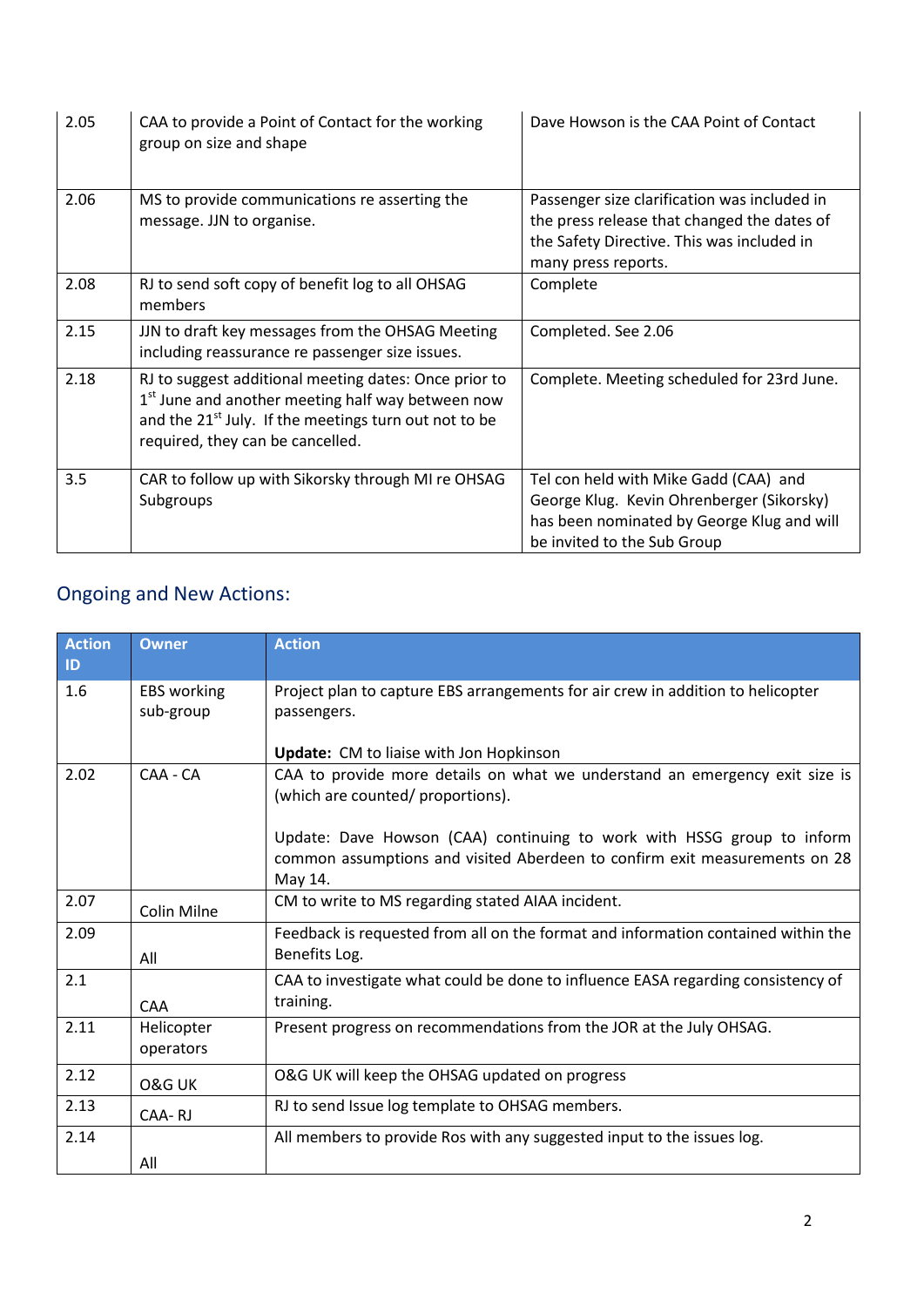| 2.16 |                        | JJN to provide JM with information that can be included in the T-Shack              |
|------|------------------------|-------------------------------------------------------------------------------------|
|      | CAA- JJN               |                                                                                     |
| 2.17 |                        | JJN in conjunction with Step Change to issue a communications plan to the OHSAG.    |
|      | CAA- JJN               |                                                                                     |
| 3.1  | Chester                | Formulate a plan on ditching performance / sea state limitations for the full range |
|      | Armstrong              | of North Sea helicopter types.                                                      |
| 3.2  |                        | Robert Paterson / ASTG : to liaise with the Met Office re wave height data          |
|      | <b>Robert Paterson</b> |                                                                                     |
| 3.3  |                        | CM to liaise with Jon Hopkinson and report back to the next OHSAG re aircrew EBS.   |
|      | Colin Milne            |                                                                                     |
| 3.4  | Chester                | CAR to follow up with JOR to ensure integration of effort toward common             |
|      | Armstrong              | objectives of CAP 1145.                                                             |

# Notes from the meeting

#### Introduction

Mark Swan (MS) noted a request from the Scottish First Minister for Gary Cox, Transport for Scotland, to assume observer status on the OHSAG. No objections from members who were unanimous in their support. MS will advise GC that he can join the next OHSAG meeting and so keep ministers informed.

Item 1 Safety Directive update

Chester Armstrong (CAR) provided an update on the SD issued on  $21<sup>st</sup>$  May.

[http://www.caa.co.uk/application.aspx?catid=33&pagetype=65&appid=11&mode=detail&id=6242.](http://www.caa.co.uk/application.aspx?catid=33&pagetype=65&appid=11&mode=detail&id=6242) Some members were unaware of issue of SD, now attached via the link to the minutes. General discussion had on ditching performance capability, sea state limitations/ significant wave height.

**CAR Action (1): to come up with a plan on ditching performance / sea state limitations for the full range of North Sea helicopter types.**

Colin Milne (CM) BALPA happy with forecast data on Met Office OHWEB being provided for pilots based on historical data but more sophisticated forecast data applicable to local areas (e.g. SNS) should be possible.

**Robert Paterson / ASTG Action (2): to liaise with the Met Office.**

#### Item 2 – Update on EBS

John McColl (JM) provided a brief. All testing is complete and paperwork nearly complete so CAA should be in a position to issue an approval next week. Along the same timeline EASA should provide approval for integration with suit.

A second applicant has approached CAA. CAA will certify applicant if the product is appropriate.

Chris Allen (CAL) noted training piece being worked with OPITO to produce a standard. Manufacturing is on schedule and training will start three weeks prior to deployment for the Scatsta operation (i.e. around mid-July). There needs to be an update to the pre-flight video – MS will pick this up at the next OHSAG.

CM noted that the arrangements for rolling out EBS for aircrew had not been progressed and that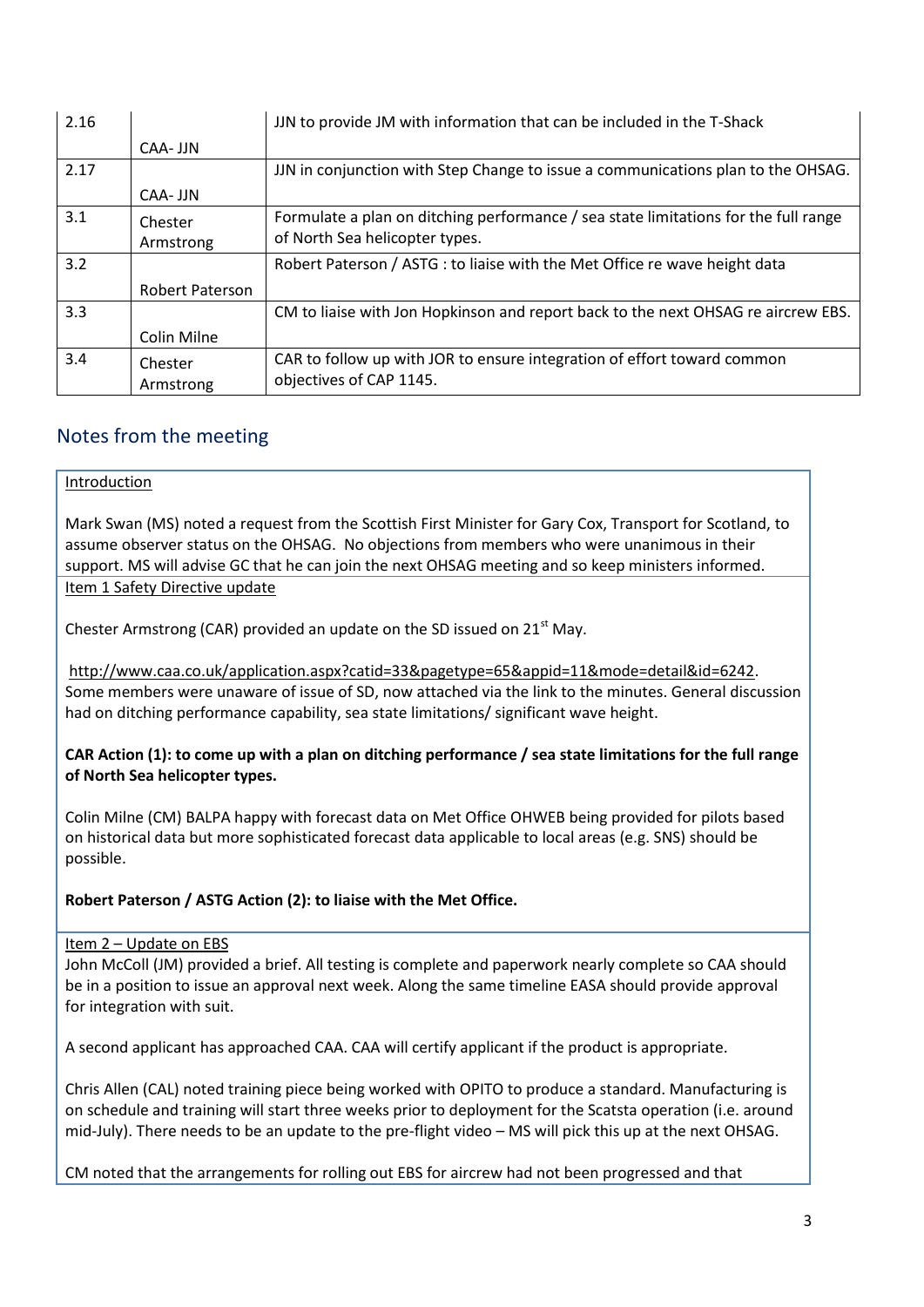interrelationship for crew lifejackets with the compressed air bottle would need to be different (must avoid air bottle under right arm).

Agreed that CM would progress through HSSG with Jon Hopkinson (CHC) who is looking at arrangements for aircrew (different jacket same P-STASS)

## **Action (3): CM to liaise with Jon Hopkinson and report back to the next OHSAG.**

### Item 3 – Update on JOR meeting

Rob Bishton (RB) provided a brief. Meeting with Tim Rolfe, Duncan Trapp and Tim Glasspool covering a wide ranging agenda had been conducted in a good spirit of co-operation. In particular sea state, Arming of EFS and side floating helicopters had been discussed and had resulted in some minor word changes in the Safety Directive. Discussion was had on how CAA can give space to JOR to continue with its good work.

### **Action (4): CAR to follow up with JOR to ensure integration of effort toward common objectives of CAP 1145.**

Item 4 – Update of BA/ OH Step Change Meeting

JM provided a brief on a 2-day event with 25 participants including British Airways and offshore helicopter operator Technical Directors aimed at addressing action A31 from CAP 1145.

Issues discussed / lessons learned to achieve step change in maintenance standards:

- 1. Safety Culture Audit engineering lead
- 2. Degree of supervision
- 3. Engineering responsibility
- 4. Production planning (sufficient resources)
- 5. Task cards procedures and processes
- 6. Competence

Feedback positive received with Luke Farajallah confirming that his TD took a lot away from this event.

Item 5 – update on meeting with EASA (21 May)

JM reported a positive/ co-operative meeting with EASA, regarding the 8 recommendations levelled at EASA in CAP 1145. In particular agreement was secured for:

- 1) Control service introduction of Vibration Health Monitoring (VHM)
- 2) VHM forum to engage with the three helicopter manufacturers EASA doesn't have the remit to do so therefore UK CAA will take action upon itself.

Item 6 – Update of OHSAG Technical Sub-groups

RB updated the meeting on formation of the two sub-groups.

Formulating the Terms of Reference and develop escalation procedure to OHSAG for changes to CAP 1145.

Collaboration with other committees such as HSRMC, HSSG and ASTG

Meeting format and frequency: face-to-face – every 4 months. Conference calls every 6 weeks.

Next meeting: afternoon of 23<sup>rd</sup> June (after OHSAG). CAA, CHC, Bond, Bristow, EASA, AgustaWestland and Airbus but Sikorsky has not officially responded to invitation. Ops group will have a strong interface with OHSAG maintenance group.